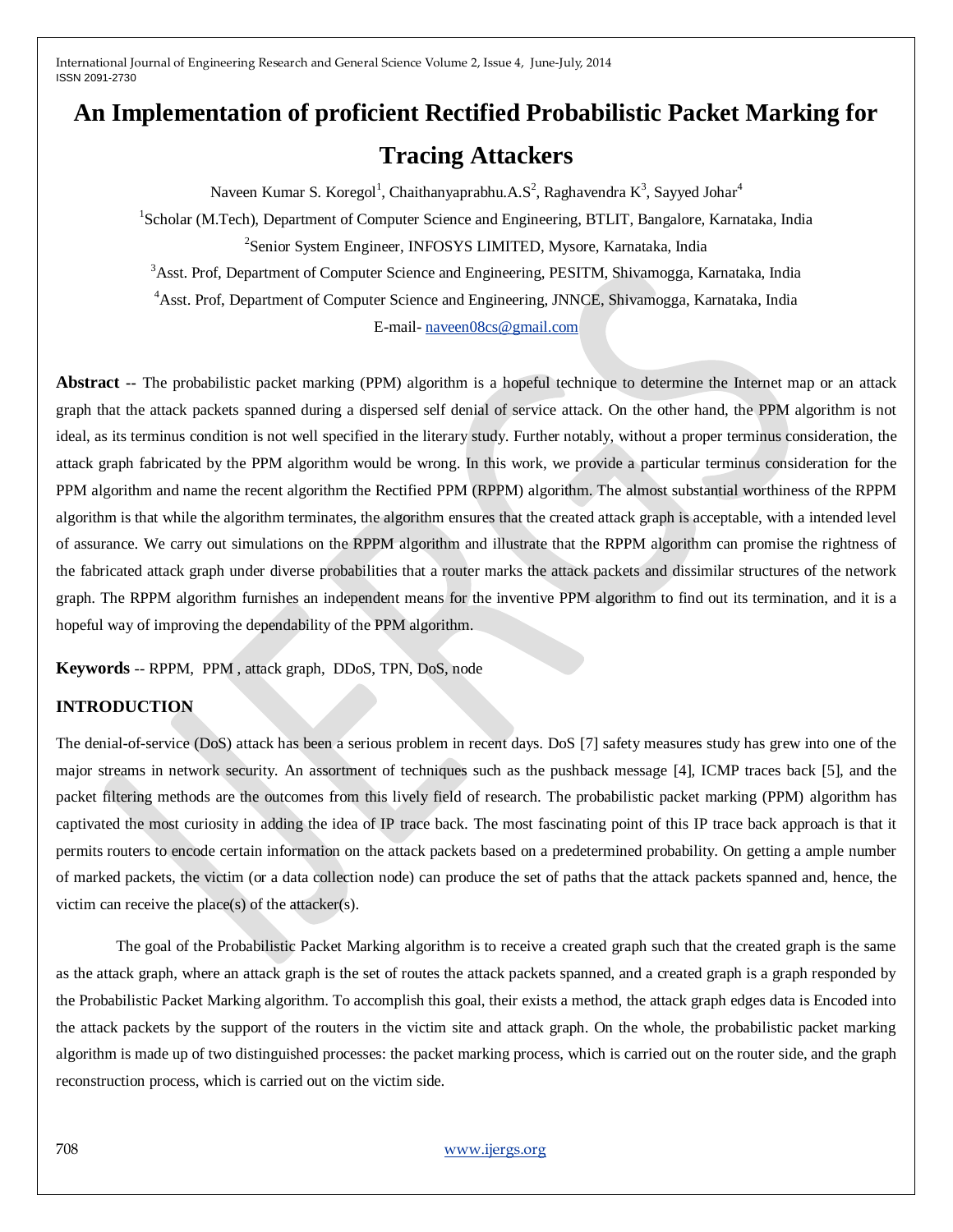The packet marking process is intended to arbitrarily encode edges" selective information on the packets reaching the routers. Then, by utilizing the information, the victim carries out the graph rebuilding procedure to build the attack graph.

# **EXISTING SYSTEM**

- $\triangleright$  In the existing system PPM algorithm is not ideal, as its termination condition is not well determined.
- $\triangleright$  The algorithm necessitates superior knowledge about the network topology.
- $\triangleright$  In packet marking algorithm the Termination Packet Number (TPN) computation is not well determined.
- In the existing system it only holds the single attacker environment.

## **Disadvantages of Existing System:**

- $\triangleright$  Without appropriate termination circumstance the attack graph constructed by the PPM algorithm would be wrong.
- $\triangleright$  The constructed path and the re-construction will be varied.
- $\triangleright$  It won't hold up the multiple attacker environments **PROPOSED SYSTEM**
	- To choose termination condition of the Probabilistic Packet Marking algorithm, this is lacking or is not explicitly showed.
	- $\triangleright$  Through the innovative termination condition, the exploiter of the new algorithm is free to decide the appropriateness of the constructed graph.
	- $\triangleright$  The constructed graph is assured to attain the correctness assigned by the user, free of the marking probability and the structure of the underlying network graph.
	- $\triangleright$  In this system we chose a Rectified Probabilistic Packet Marking Algorithm to encrypt the packet in the routers to find the attacked packets.
	- $\triangleright$  To shrink the created graph such that the created graph is the identical as the attack graph, where an attack graph is the set of routes the attack packets spanned,
	- $\triangleright$  To build a graph, a graph is responded by the PPM algorithm.

## **TECHNIQUE USED**

The probabilistically marking packets, as they span routers in the Internet, More explicitly, they intend that router mark the packet, with small-scale probability with either the router"s IP address or the edges of the path that the packet spanned to arrive at the router.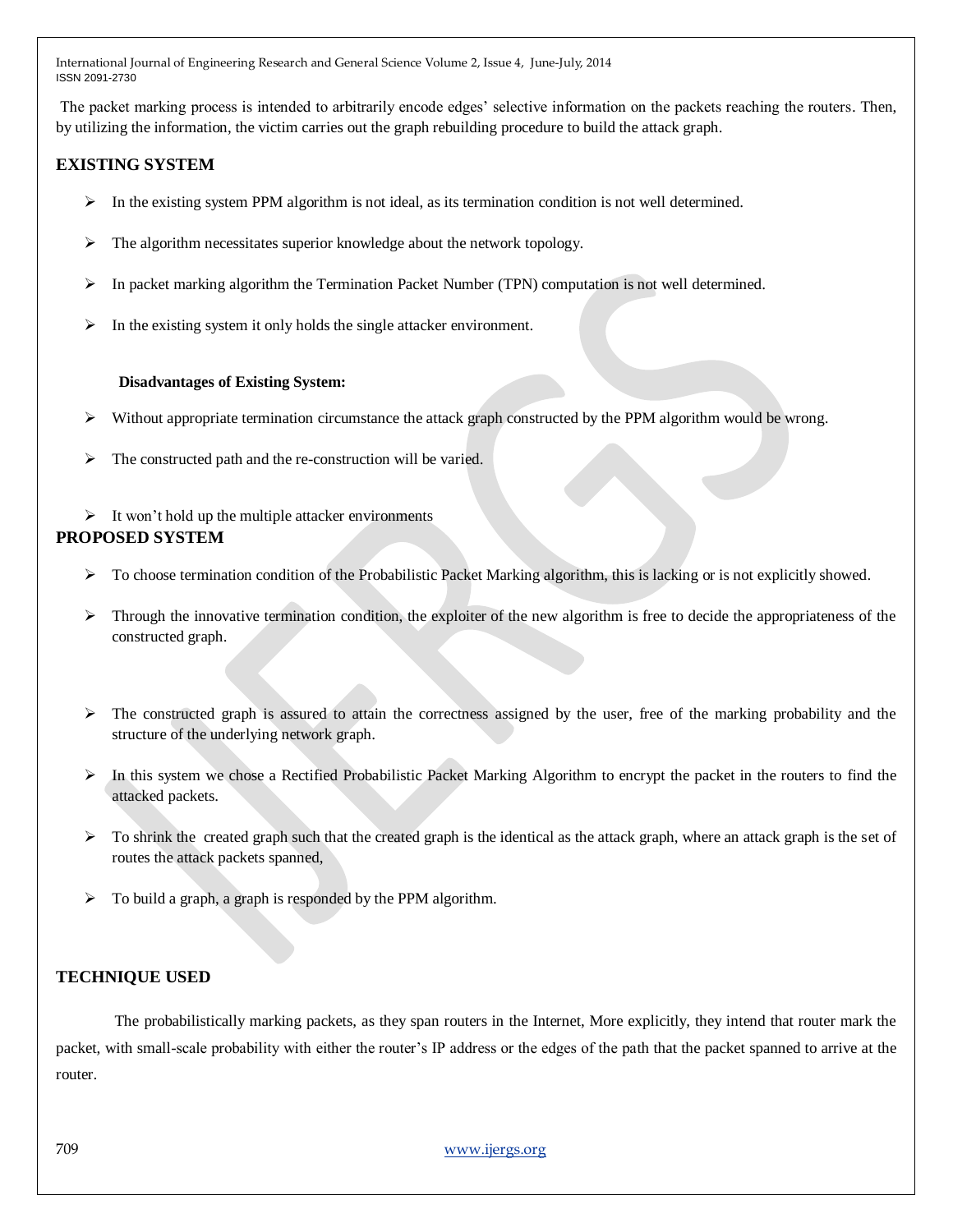Edge marking, demands that the two nodes that make up an edge mark the pathway with their IP addresses all along with the length among them This approach would necessitate more state information in each packet than naive node marking but would converge much more rapidly [1]. Three modes to decrease the state information of these approaches into amazing more controllable.

The first pattern is to XOR each node making an edge in the pathway with each other. Node *a* binds its Internet Protocol address into the packet and sends out it to *b*. On remaining discovered at *b* (By detecting a 0 in the distance), *b* XORs it"s address with the address of a. This innovative data unit is called an edge id and decreases the necessary state for edge sampling by half. Their next approach is to supplementary take this edge id and break up it into *k* smaller fragments. Then, arbitrarily choose a fragment and encode it, along with the fragment offset so that the correct consequent fragment is elected from a downstream router for working. When sufficient packets are obtained, the victim will receive all edges and all fragments so that an attack path can be reconstructed (even in the presence of multiple attackers). The low probability of marking cuts down the associated overheads. Moreover, only a predetermined space is needed in each packet. Because of the high number of combinings necessitated to reconstruct a fragmentized edge id, the re-formation of such an attack graph is computationally intense. Additionally, the approach outcome in a huge number of fake positives. As an example, with only 25 attacking hosts in a DDoS [6] attack the reconstruction method needs days to construct and results in thousands of false positives [3].

**Trace back scheme**: As an alternative of encoding the IP address furnished with a hash, Encoding the IP address into an 11 bit hash and preserve a 5 bit hop count, together collected in the 16-bit fragment ID field[5]. This is based on the surveillance that a 5 bit hop count (32 max hops) is enough for around all Internet routes. Two dissimilar hashing functions be utilized so that the order of the routers in the markings can be decided. Next, if any given hop determines to mark it initially checks the remoteness field for a 0, which means that a earlier router has already marked it. If this is the case, it produces an 11-bit hash of it's own IP address and then XORs it with the earlier hop. If it finds a non-zero hop count it attaches it"s IP-hash, sets the hop count to zero and forwards the packet on. If a router determines not to mark the packet , it merely increases the hop count in the overloaded fragment id field.



710 [www.ijergs.org](http://www.ijergs.org/)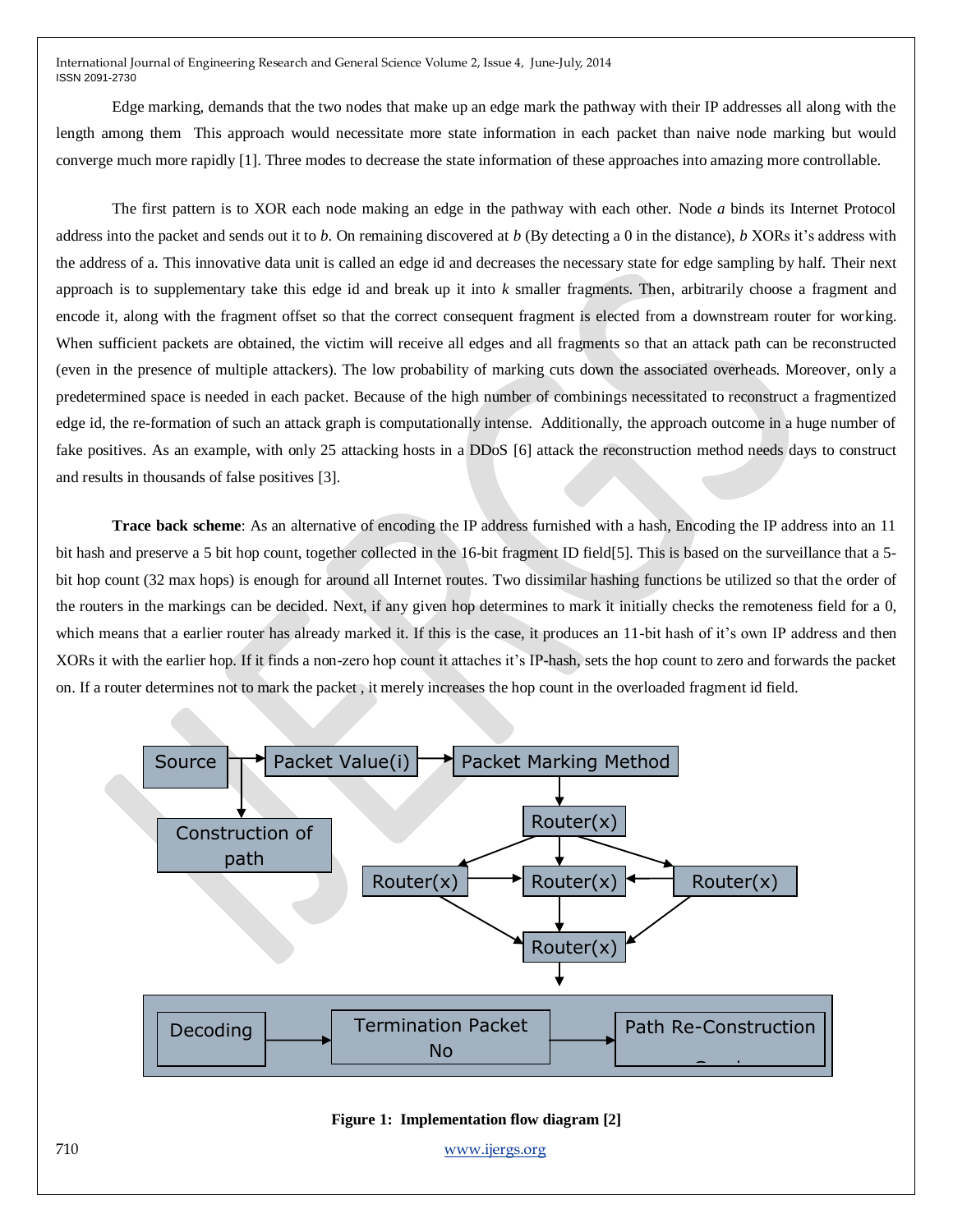### **Benefits**

- $\triangleright$  It endures multiple attacker environments.
- The rectified packet marking algorithmic program contributes the exact attack graph.
- In this method it trace out the hackers host-id.

## **I. MODULES**

- 1. Path Construction
- 2. Packet Marking Procedure
- 3. Router maintenance
- 4. Termination Packet Number (Tpn) generation.
- 5. Re-Construction Path.

## **Module Description:**

#### **Path Construction**

In this unit the path will be built which the data packets should span. This path should be dynamically altered in case of traffic and failure in router. The path will be assigned based on the destination address.

This built path will compare with the reconstructed path. The reconstruction method is produced at the destination.





## **Packet marking procedure**

In this unit, each packet will be marked with arbitrary values. [12] These marking procedure held at the router side relies on the marking probability. The user defined the marking values at any assortment depends upon the marking value, Pm will be allocated. The values are selected at the haphazard location then its checked with the Pm value [8]. These values are encoded and its affixed in the start or in the edge of the packets.

- Utilizing this window we will give source-id and destination-id as input to our system.
- Here we will have an choice to browse a text or java file, that has to be carried to the destination from source.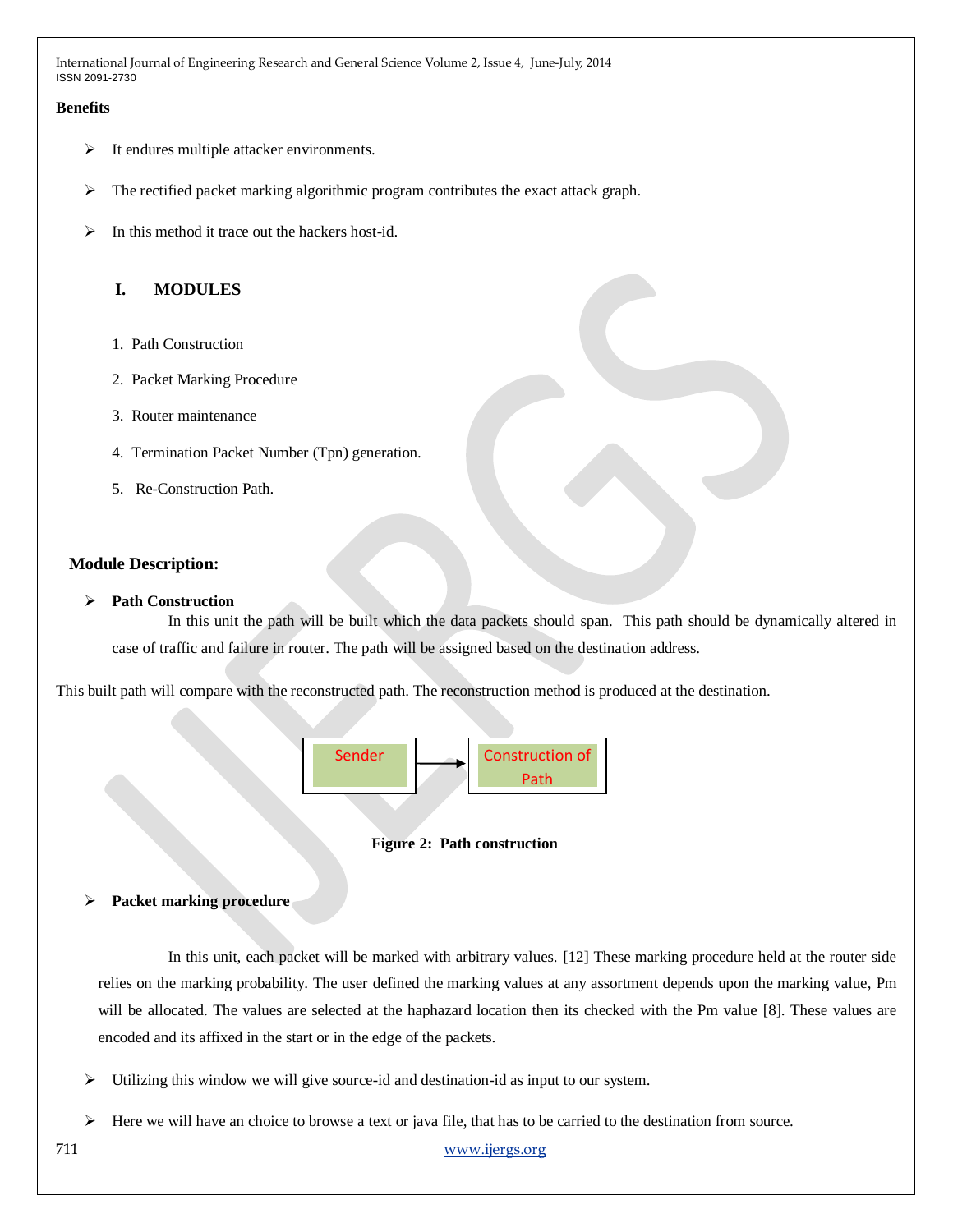| <b>Packet Marking Source</b>       |                            |                                                            |  |  |
|------------------------------------|----------------------------|------------------------------------------------------------|--|--|
| 8.source.code\TPNServer.java       | <b>Browse</b>              |                                                            |  |  |
| <b>Client - Machine</b>            | <b>Transition - Router</b> |                                                            |  |  |
| Source ID<br><b>Destination ID</b> | Client-1<br>Client-4       | Source Address::Client-1<br>Destiniation Address::Client-4 |  |  |
| Constructed Path-1 R-101           |                            | Selected File Path D:\2\48. Proba                          |  |  |
| Constructed Path-2 R-102           |                            | Total Length: 354                                          |  |  |
| <b>Constructed Path.3</b>          | R-103                      | Total Packets∷8                                            |  |  |
| Send                               | Exit                       | ÷<br>٠<br>$\mathbb{H}$                                     |  |  |

**Figure 3: Packet marking source (transition-router)**

- $\triangleright$  The path selective information from source to destination will be exhibited in this window.
- A text box points the source-id and destination-id that was inserted as input and the information about the number of characters in the file that has to be channeled to the destination.
- $\triangleright$  The text box also furnishes information about number of packets that has to be carried to the destination.

### **Router maintenance**

In this unit the router accessibility will be checked out relies upon the router availability, the path will be constructed. Here we preserving the centralized routing table depend upon the source and destination the path will be assigned [10]. The router will confirm the accessibility of the next router and then its forward to the next router. The routing table will be altered dynamically.

- $\triangleright$  The router maintenance window describes the selective information about several routers present in the network under consideration.
- As pointed in the window we can acquire the connection status of the routers utilized in the network i.e we can name that, three routers indicated by Router-101 , Router-102, Router-103 are connected. If assume any of the router was not connected then a "Not connected" information would be came out in the status.
- $\triangleright$  Submit button is used to persist the execution, after affirming the node status in the network.
- Close button is used to close the router maintenance window.

712 [www.ijergs.org](http://www.ijergs.org/)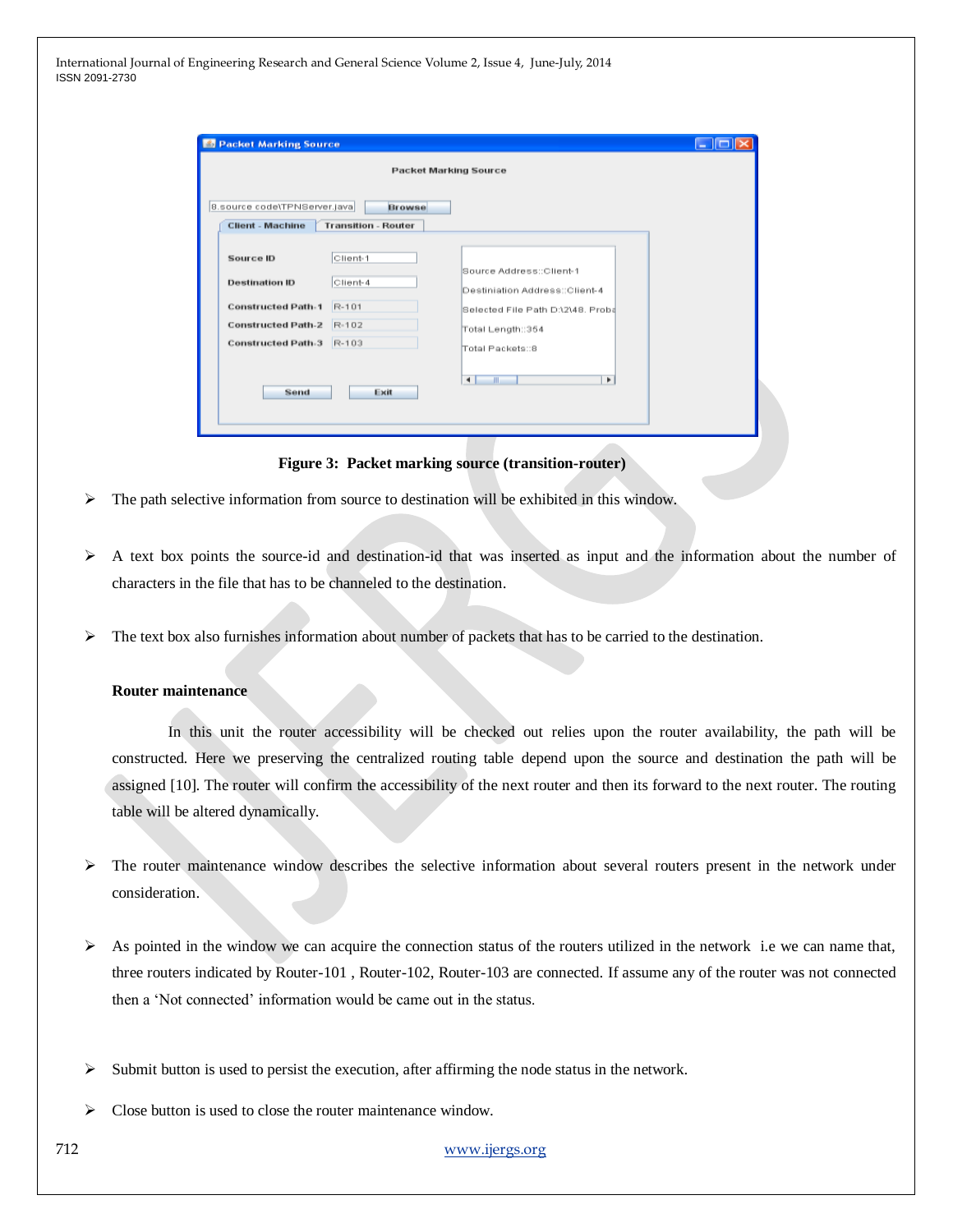|                     | Router Maintenance |  |
|---------------------|--------------------|--|
| <b>Router - 101</b> | Connected          |  |
| <b>Router - 102</b> | Connected          |  |
| <b>Router - 103</b> | Connected          |  |
| <b>Submit</b>       | Close              |  |
|                     |                    |  |

## **TPN Generation**

In this unit the encoded values in the packet are retrieved and its patterned with the rendered code[9]. This TPN will be rendered at the destination side [2]. The TPN will verifies total received packets and it retrieves the attack graph and it will produce the reconstruction path. Then it receives the determined values and it decodes that values then it finds out with the packet marked value.





## **Re-Construction Path**

In this unit the pathway will be re-built with the obtained packets its validated with the built path. The attack graph will acknowledged and then it gives the re-constructed path [11]. Then it promote the request for the constructed path and it analyzed with the re-constructed path. Here we will locate the packets are hacked or delivered correctly. By this we will hackers host id if its hacked.



**Figure 6: Re-construction path**

713 [www.ijergs.org](http://www.ijergs.org/)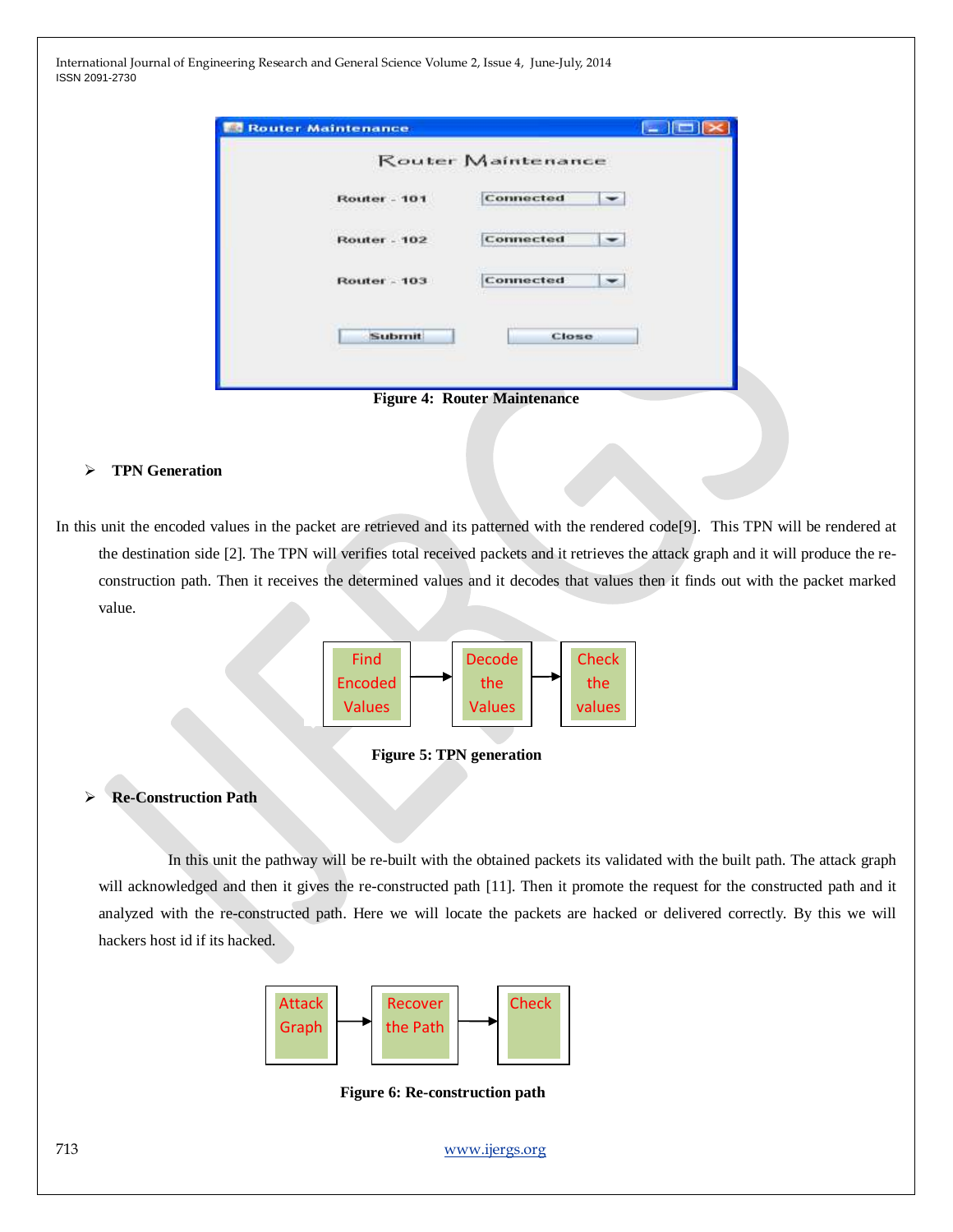## **In Module Given Input and Expected output**

## **Path Construction**

Given Input : Select the paths for data traverse.

Expected Output : Path will be generated.

#### **Packet marking procedure**

Given Input : Select the values to be encoded.

Expected Output : Packet will be encoded and then it will be appended to the packets.

## **Router maintenance**

Given Input : Design the graphical user interface for router maintenance.

Expected Output : Change the router availability dynamically.

### **TPN Generation**

Given Input : Retrieve the encoded values.

Expected Output: Get the exact values by decoding the number .

### **Re-Construction Path**

Given Input : Retrieve the path from the attack graph.

Expected Output : Get the reconstructed path.

## **REFERENCES:**

[1] A Precise Termination Condition of the Probabilistic Packet Marking Algorithm Tsz-Yeung Wong, Man-Hon Wong, and Chi-Shing (John) Lui, Senior Member, ieee, ieee transactions on dependable and secure computing, vol. 5, no. 1, january-march 2008

## [2] <http://mindsetit.org/downloads/JAVA.doc>

[3] "CERT Advisory CA-2000-01: Denial-of-Service Developments," Computer Emergency Response Team, http://www.cert.org/ advisories/-CA-2000-01.html, 2006.

[4] J. Ioannidis and S.M. Bellovin, "Implementing Pushback: Router-Based Defense against DDoS Attacks," Proc. Network and Distributed System Security Symp., pp. 100-108, Feb. 2002.

[5] S. Bellovin, M. Leech, and T. Taylor, ICMP Traceback Messages, Internet Draft Draft-Bellovin-Itrace-04.txt, Feb. 2003.

[6] K. Park and H. Lee, "On the Effectiveness of Route-Based Packet Filtering for Distributed DoS Attack Prevention in Power-Law Internets," Proc. ACM SIGCOMM "01, pp. 15-26, 2001.